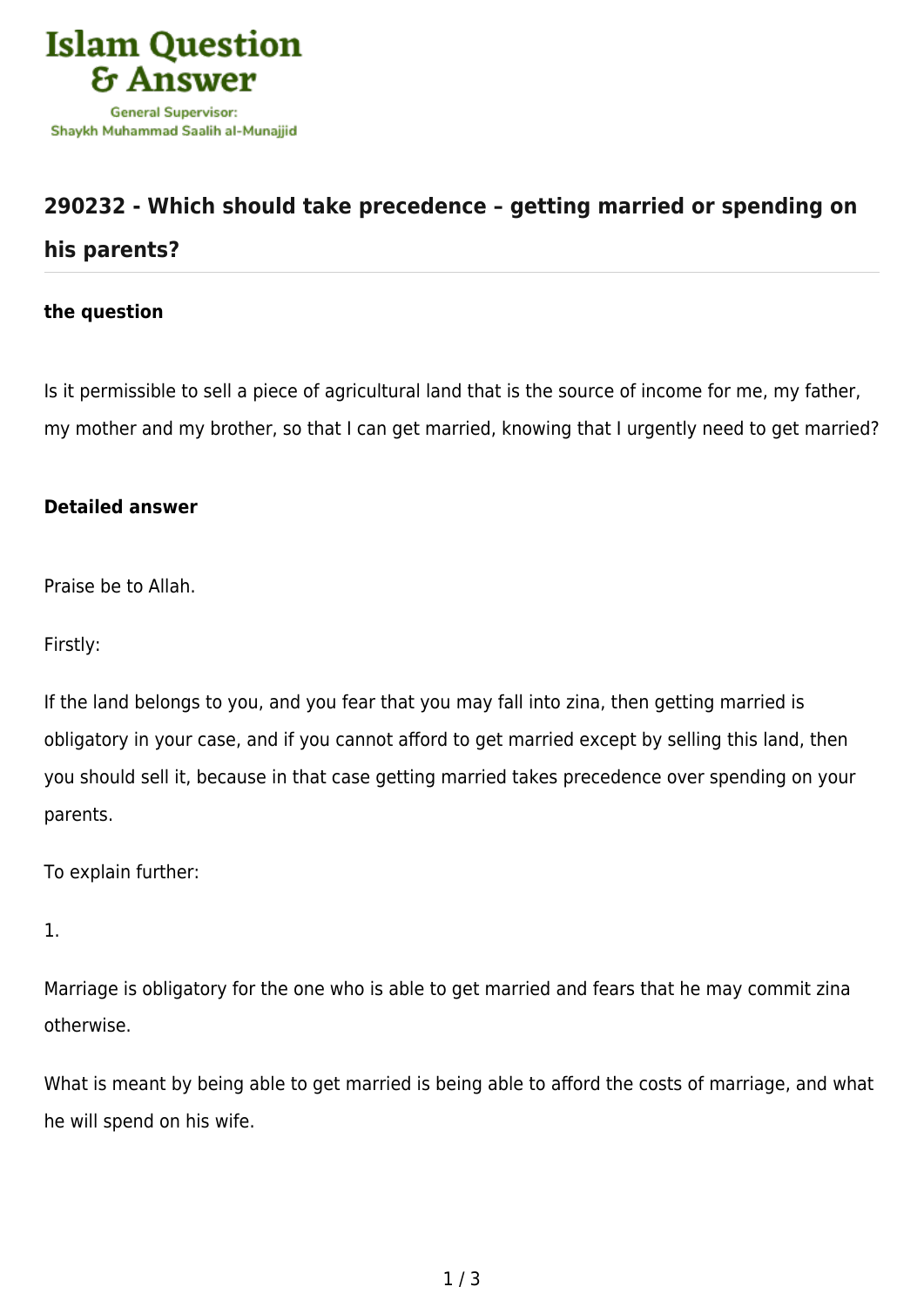

If he is unable to do that, then he should be patient and fast a great deal, as Allah, may He be exalted, says (interpretation of the meaning): "But let them who find not [the means for] marriage abstain [from sexual relations] until Allah enriches them from His bounty" [an-Noor 24:33]. And the Prophet (blessings and peace of Allah be upon him) said: "O young men, whoever among you can afford it, let him get married. And whoever cannot afford it, let him fast, for it will be a shield for him." Narrated by al-Bukhaari (5065) and Muslim (1400).

See also the answer to question no. [5511.](https://islamqa.com/en/answers/5511)

2.

The individual is obliged to spend on his parents, if they are poor and he is rich. If he is also poor, then he is not obliged to spend on them.

See the answer to question no. [111892](https://islamqa.com/en/answers/111892).

3.

If we assume that it is obligatory for a person to spend on his parents, if that conflicts with him getting married in a case where marriage is obligatory for him, then he should give precedence to getting married, because getting married is included in spending on himself, which takes precedence over spending on his parents, just as his spending on his wife takes precedence over his spending on his parents.

It says in Kashshaaf al-Qinaa' (5/483):

The one who does not have enough to spend on all of those on whom he is obliged to spend should start with spending on himself, because of the hadith "Start with yourself."

If he has enough surplus wealth to spend on one or more other people, he should start with his wife, because that it comes under the heading of maintenance in return for something, so it takes